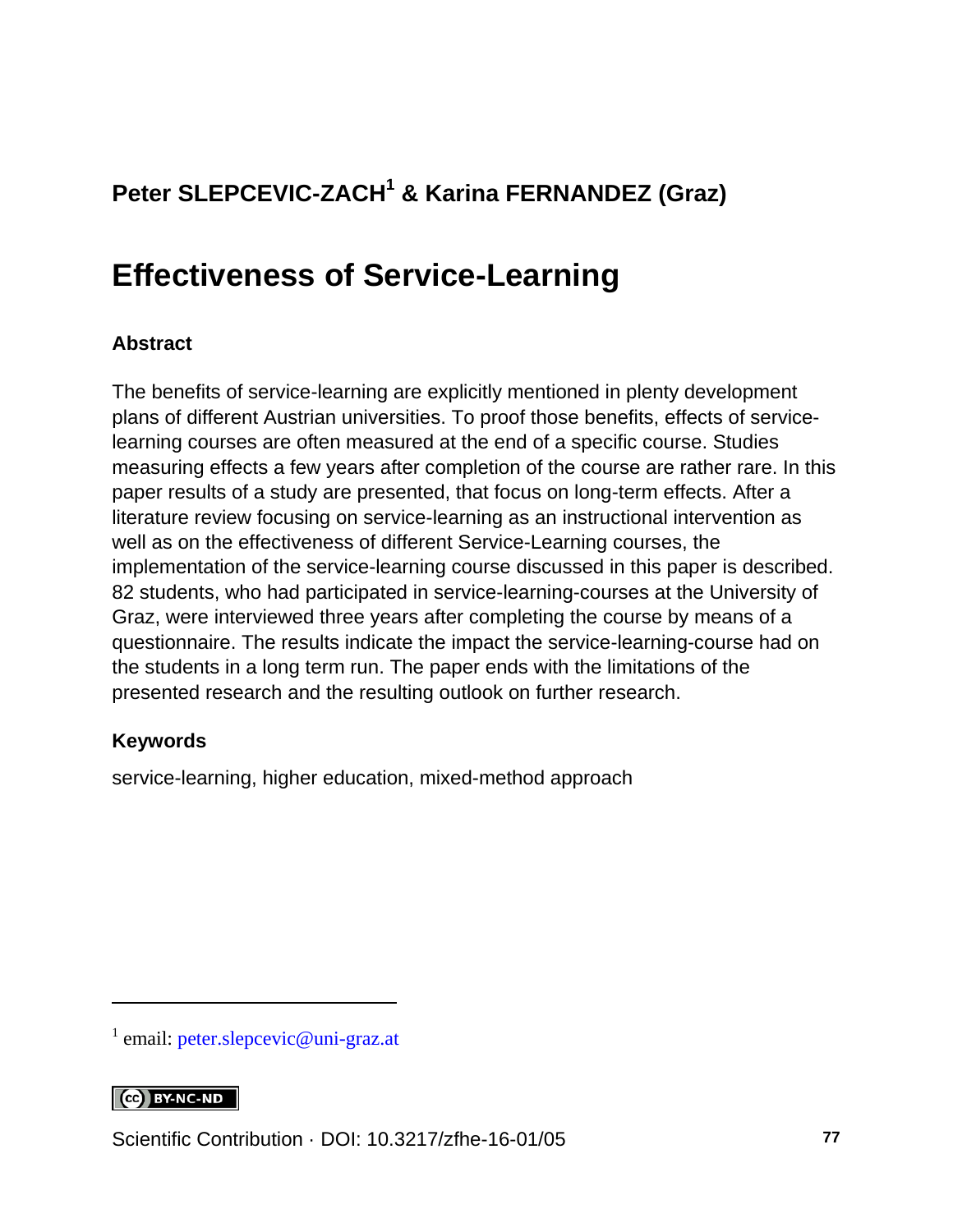# **1 Introduction**

An increasing number of Austrian HEIs (Higher Education Institutions) have been carrying out service-learning courses (GERHOLZ & LOSCH, 2015; RESCH, 2018) and the benefits of service-learning are explicitly mentioned in plenty development plans of Austrian universities (RESCH et al, 2020). Service-learning offers both opportunities and benefits for all involved participants, including students, faculty, community and the academic institution (RUTTI et al., 2012).

Service-learning is a state-of-the-art teaching-learning concept that combines curricular content with supporting charitable organizations. In this article, the concept of service-learning is understood as a course- and credit-based learning and teaching method (in contrast to community-service), which requires a specific instructional design to evolve purposeful and curricular learning connections between the course and service-projects outside the course. As intentions to implement servicelearning-courses at HEIs in Austria increase, the question arises if this learning concept has any effects on the students. The effects, courses using this concept have on the development of student competences, have already been described in many empirical studies (as an overview SLEPCEVIC-ZACH & GERHOLZ 2015). These studies measure the effectiveness of a service-learning intervention at the end of the course. In this paper, a study conducted at the University of Graz is presented in which students are asked again three years after the service-learningcourse in order to discover the long-term-effects the course might have.

# **2 Literature Review**

In the last decade, HEIs have faced a fundamental paradigm shift regarding what they are expected to accomplish on an economic, social, and environmental level. The old paradigm of scientific discovery ('Mode 1'), which is characterized by an internally-driven taxonomy of disciplines and the autonomy of researchers, is changing to a new paradigm of knowledge production ('Mode 2'), which is socially embedded, applied, transdisciplinary and "subject to multiple accountabilities"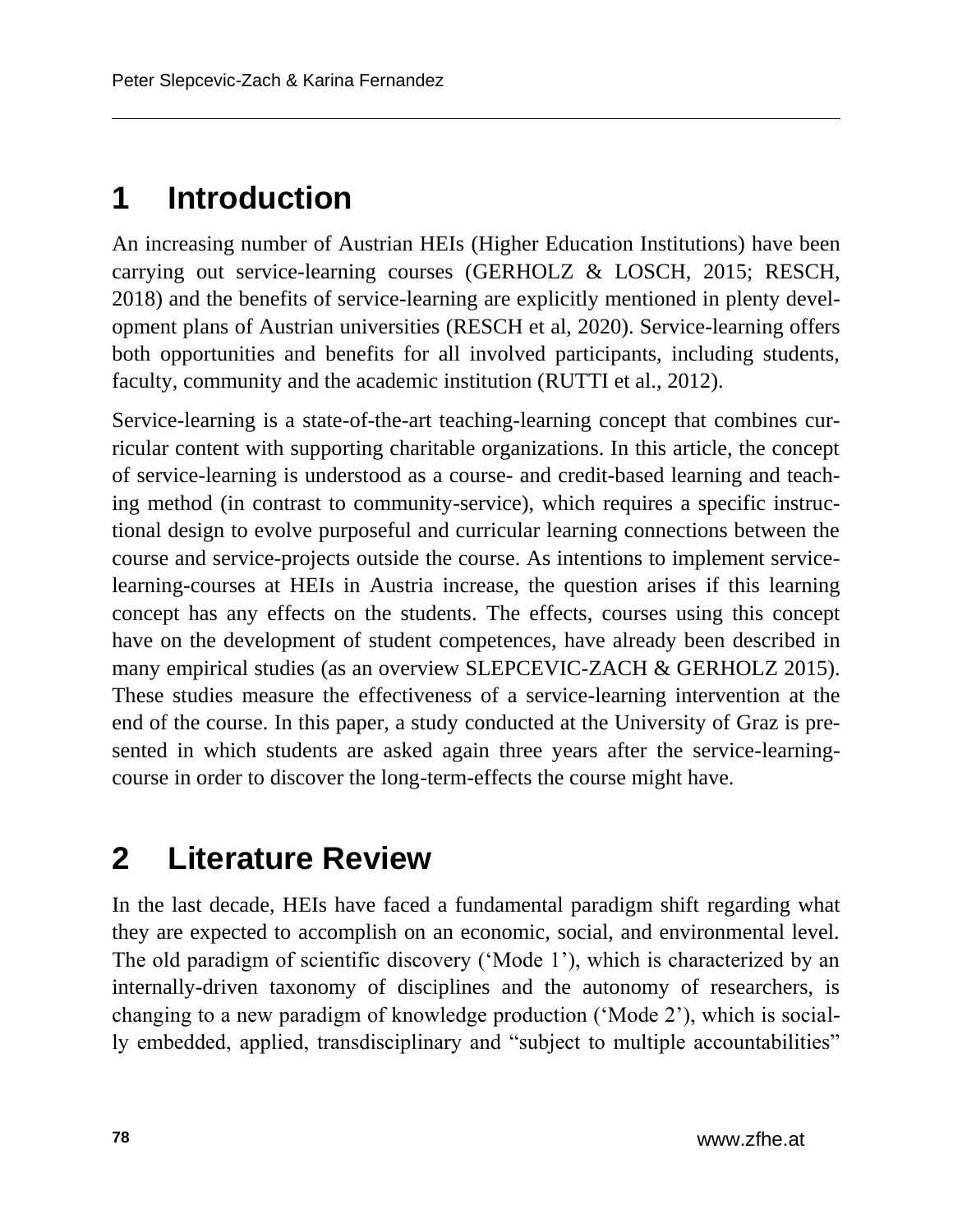(NOWOTNY et al., 2003, p. 179). Therefore, the place of universities in society (MAASSEN et al., 2019) has had to change as well (EVERS & LAVILLE, 2004). While in the United States, Third Sector activities have been a central component of HE, European HEIs still lag behind. In the Anglo-American context, civic engagement, community-based research, or action methodologies are guiding terms (NIGRO, 2017). In German-speaking countries, the umbrella term "Third Mission" has prevailed. Additionally, there is a broad discourse about Social Innovation, Social Responsibility and Service-learning, which also shape the Third Sector discourse; Service-learning can be identified as the central discursive element (RE-SCH et al., 2020).

## **2.1 Service-Learning Theory**

Since the 1990's, Service-learning has emerged as a central component of HE in the United States and is connected to both civic responsibility and academic learning (FELTEN & CLAYTON, 2011). While its potential lies in preparing students to be engaged citizens, it has many forms of implementation, including direct or indirect services in the Third Sector and community partners in the local neighborhood, on-campus, or even online. During implementation, equal priority is given to students, staff or faculty, and community partners. In service-learning, students deal with a specific problem situation that fits a community need and requires the application of business content in real life situations. The reflection of this activity cannot only foster a better understanding of the given business contents of the curriculum, but also the students' values and attitudes towards civic responsibility (GERHOLZ & LOSCH, 2014). Therefore, service-learning offers educators a teaching and learning tool that can help them solve the challenge of combining academic rigor and practical needs.

BRINGLE & CLAYTON (2012) define service-learning as a "course or competency-based, credit-bearing educational experience in which students (a) participate in mutually identified service activities that benefit the community, and (b) reflect on the service activity in such a way as to gain further understanding of course content, a broader appreciation of the discipline, and an enhanced sense of personal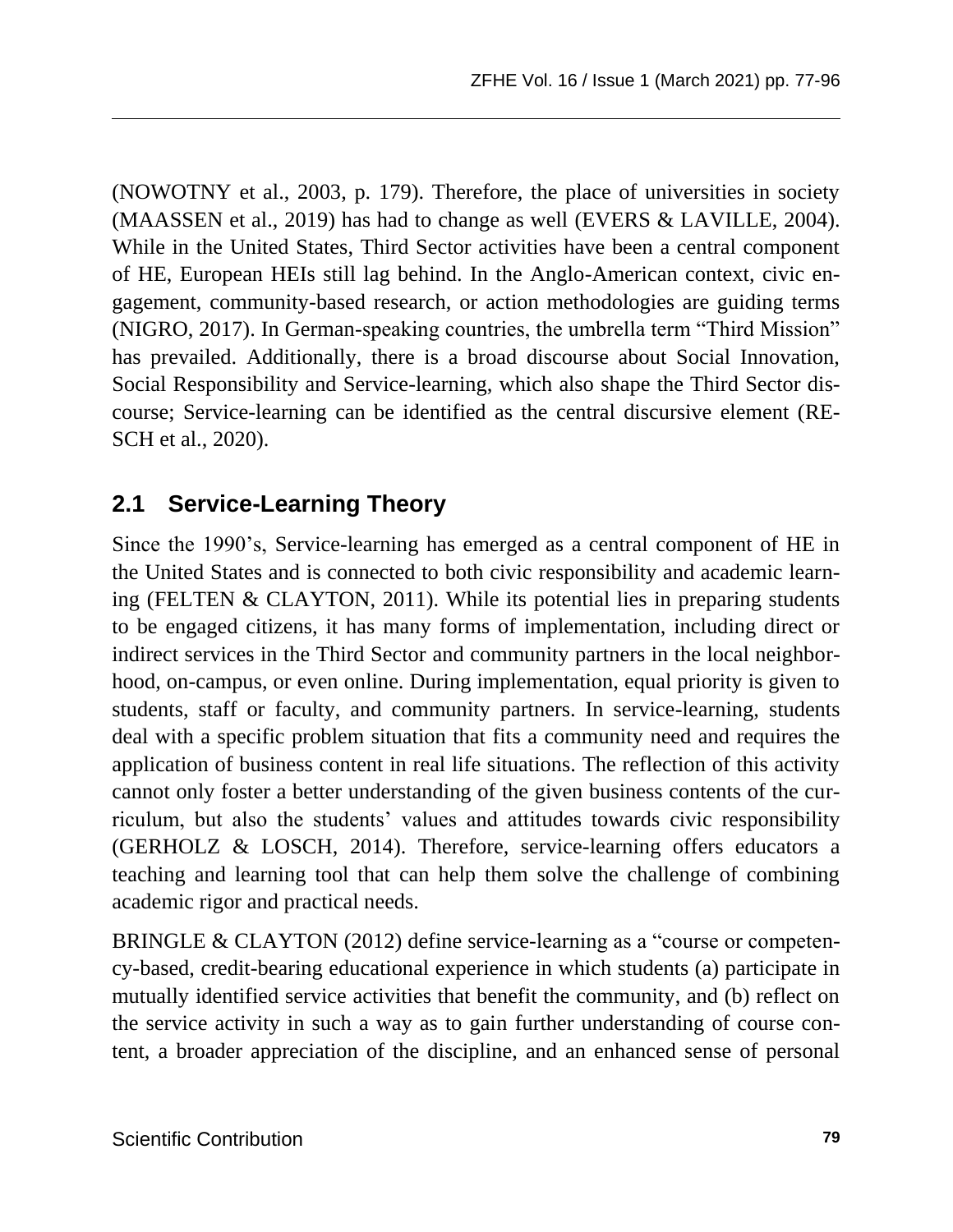values and civic responsibility." (p. 105). The term 'credit-bearing' demonstrates a link to the curriculum and that service-learning is mostly course-based. This also represents the dissociation to 'community service', in which students also support the community, but it is not embedded in a curriculum or course. All in all, as defined, service-learning has a learning perspective as well as a community perspective.

The learning perspective refers to the combination of academic content and reallife experiences in a service-learning course. The experience made in a servicelearning course refers to the specific service activity the students work and reflect on, based on their academic knowledge. Therefore, service-learning can be described as a type of experiential education. According to GODFREY, ILLES & BERRY (2005), reflection refers to the balancing of the students' internal elements with the external elements of the service experience. It is important that students reflect on their experiences and knowledge acquisition during the service activity. The latter comprises the content of the curriculum as well as the personal insights regarding the community needs.

The community perspective refers to the civic role of higher education. It is influenced by the work of Dewey and his idea that a democratic society will only work with engaged citizens. Therefore, it is an aim of higher education to prepare students to be responsible citizens. For DEWEY (1966), a civic learning process is provided when students are engaged in the community and in the problems that occur in the community. The latter focuses on the service activity in which the students face real social issues (e.g. poverty, charity, human dignity). The students work on the given social issues, including the corresponding problems. Furthermore, it is important that students and a community partner, like a charity organization, build a reciprocal relationship. Both parties have specific kinds of knowledge and experience that bring together an essential contribution to solve the given community problem. Brower argues that this reciprocal gain is an important factor leading to the initial and sustained success of the service-learning course (BROW-ER, 2011, p. 63).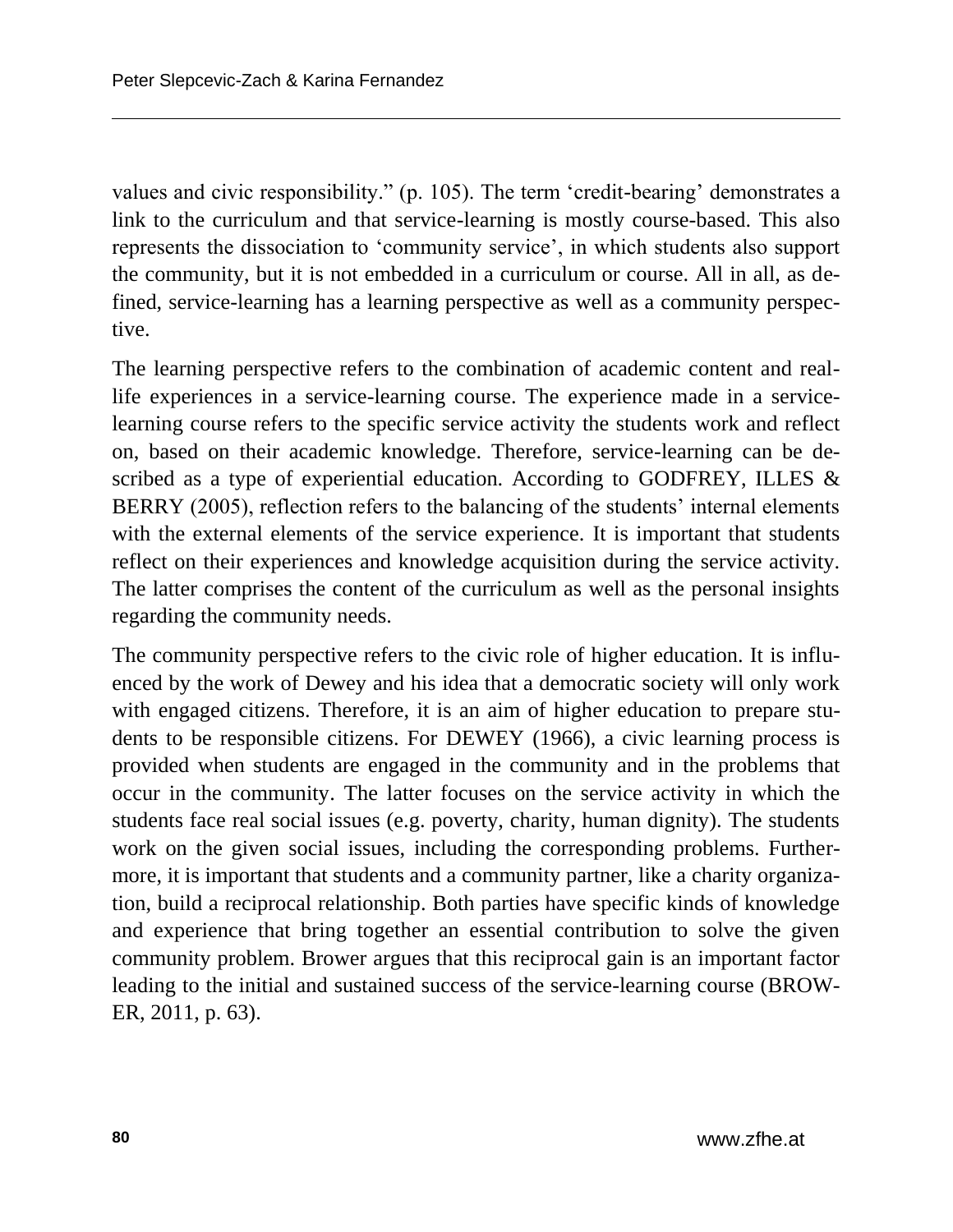Service-learning students (see figure 1) are confronted with a community problem (action context), which they should solve (action process) to reach a valuable contribution to the needs of the community and to their own competence development (action result). How students perceive these elements depends on the perspective. During the service process, students should clarify their service problem, work on this and come to a result that improves the community. During the learning process, students should be motivated towards the service activity and should discover and apply the relevant academic content that they need to solve the community problem. At the end, they should reflect on their learning process, that is the learning result. (GERHOLZ & LOSCH, 2014)



### Figure 1: Action-oriented approach of service-learning (GERHOLZ & LOSCH, 2014)

The differentiation between service and learning process represents an analytical conceptualization. The service process and the learning process are interdependent. It is comparable to the 'organic connection' between the service experience and the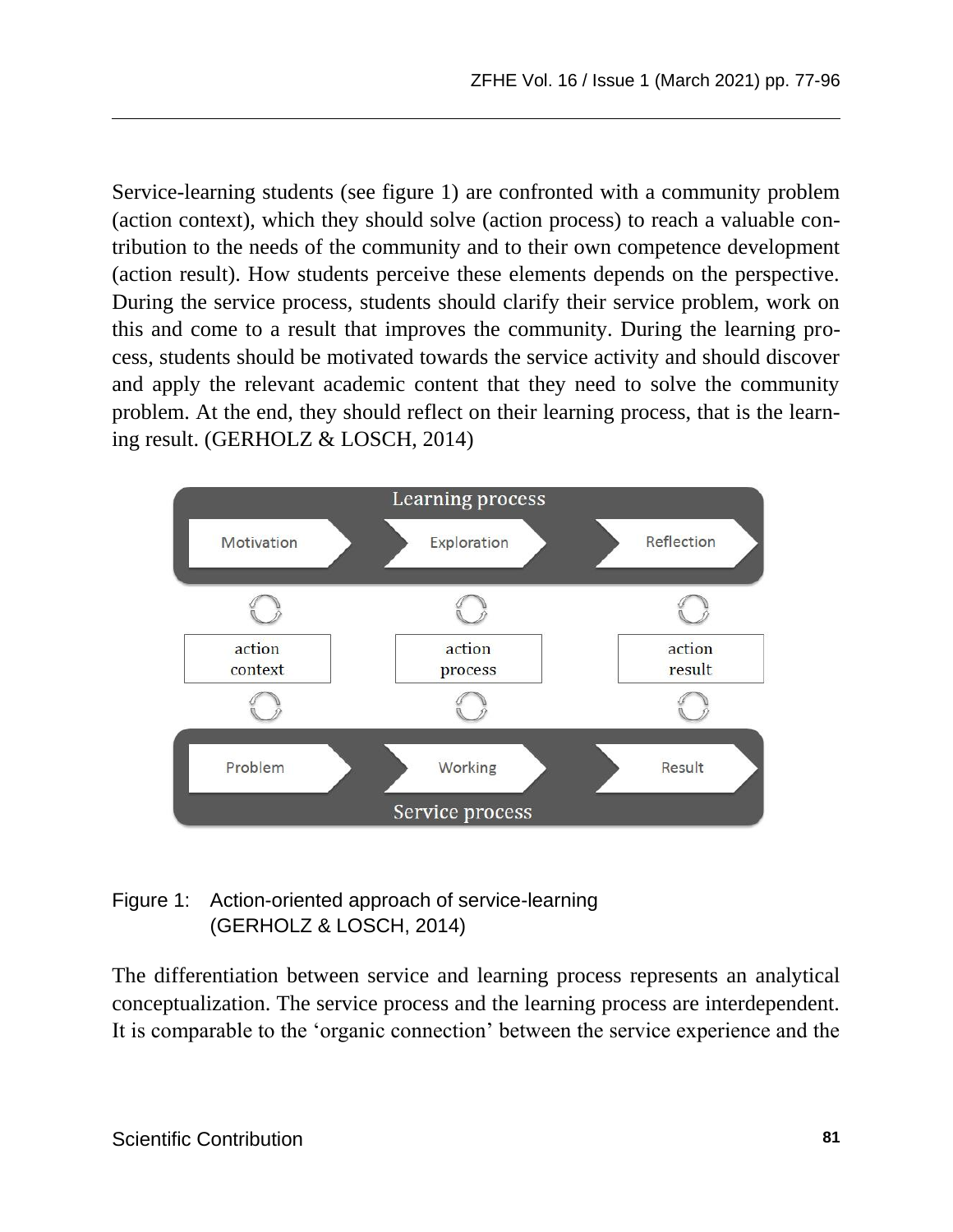attitudes and knowledge of the student founded by DEWEY (1998). The 'organic connection' means that in service-learning courses, students should build a relationship between their professional and personal competence development and the work they undertake in the service activity. To help students to do this, a teaching and learning clarification is needed. That includes the adaptation of the service problem concerning a connection to the academic content, the support of the students during the work on the service activity and helping the students reflect on their service and learning process.

### **2.2 Service-Learning Effectiveness**

In contrast to other countries such as Germany, Ireland or Spain, in Austria there are neither systematic attempts to evaluate the implementation of service-learning (REINDERS, 2016), nor any form of overview study on the distribution of servicelearning.

Parallel to the increase of service-learning in business curricula, a growing interest in research on service-learning can be observed (for example: EOSLHE (European Observatory of Service-Learning in Higher Education) or IARSLCE (International Association for Research on Service-Learning and Community Engagement)). For example, empirical studies on the impact of service-learning have revealed that academic skills such as critical thinking or problem-solving skills can be promoted during service-learning (GOVEKAR & RISHI, 2007; PRENTICE & ROBINSON, 2010). Students in service-learning courses also have a higher perception of their self-efficacy and learning success than students in traditional courses (YORIO & YE, 2012; REINDERS, 2010; PETERS, McHUGH & SENDALL, 2006). Furthermore, service-learning can contribute to the development of civic attitudes and engagement. For instance, YORIO & YE (2012) revealed in a meta-study that service-learning fosters an understanding of social issues as well as the personal development of students (YORIO & YE, 2012). Also, the willingness to be engaged can increase through service-learning courses (PRENTICE & ROBINSON, 2010; REINDERS & WITTEK, 2009).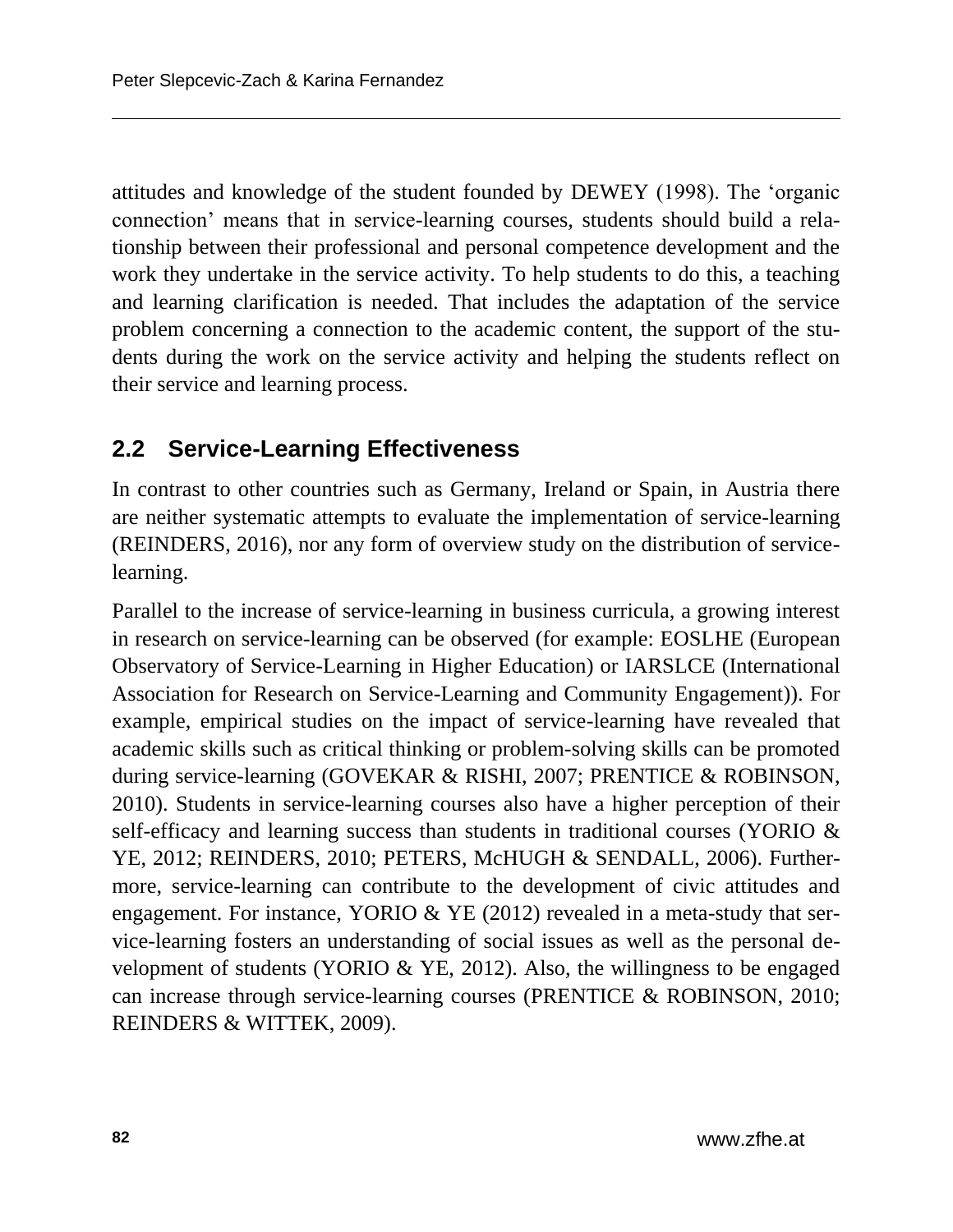The existing empirical studies have focused on the specific learning outcomes of a service-learning course and its effects. Some studies concentrated more on didactical elements in service-learning courses. YORIO and YE (2012) have revealed that credit bearing service-learning has a stronger impact on competence development than an extra-curricular service-learning arrangement. For the learning process and its success it is important to support students for recognizing the connection between curricular content and service activity during the service process (PREN-TICE & ROBINSON, 2010; SLEPCEVIC-ZACH, 2017; FERNANDEZ & SLEPCEVIC-ZACH, 2018).

All in all, a general comparison of the results should be considered cautiously. The conducted service-learning courses in the cited studies have several variations in their teaching and learning realization. Beyond that, the studies have used different forms of methodical design and measuring instruments. Therefore, a context sensitive comparison is needed. However, a trend can be shown that service-learning has the potential to foster the professional and personal competence development of students. Studies that measure the impact of service-learning courses a long period after the completion of these courses were not found.

# **3 Examined Service-Learning-Course and Methodology**

The examined service-learning course is implemented in the Master´s Program of Business Education and Development at the University of Graz. It is a five semester Master's Program of polyvalent nature, which qualifies students for a career in various business fields such as accounting or human resources, but also business pedagogy, adult education, administration, research – and finally as a teacher for commercial subjects at vocational schools. In the course, the student-groups presented and discussed their projects with their teachers and colleagues. A lot of time in the course was devoted to reflect the experiences the students made in their learning- and service-process with the NGOs. The students worked in groups to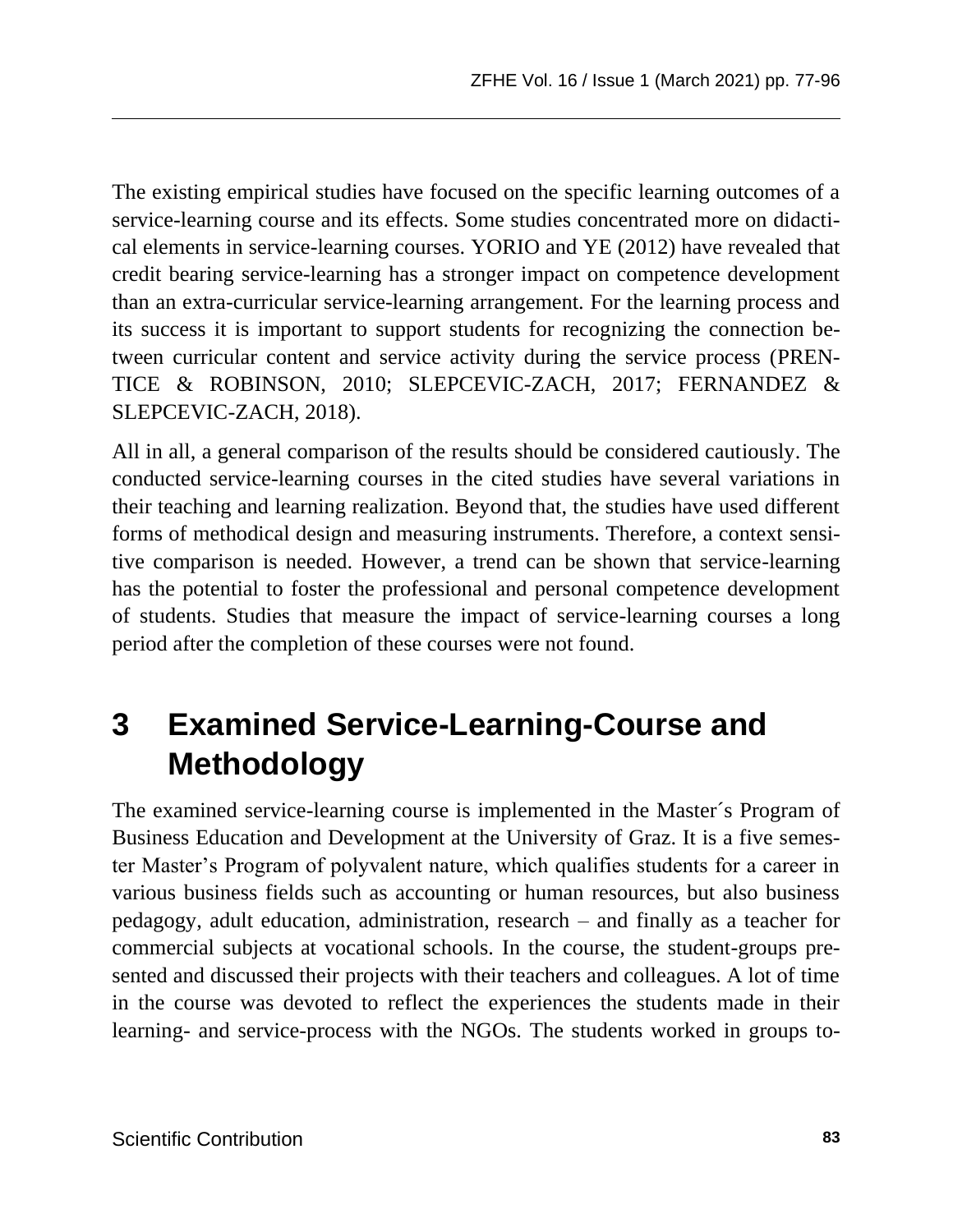gether with charity organizations to solve existing problems the organizations and/or their clients had.

For example the students developed a marketing plan for an organization serving long-term unemployed<sup>2</sup>, they supervised a measure to increase the employability of young adults and they developed a fundraising strategy for an organization caring for refugees. The service-learning course had a connection to relevant business content as well as to scientific methods in social science.

To examine the attitudes and perceptions of the students, a complex mixed-method approach (KUCKARTZ, 2014) was chosen. It contained a quasi-experimental prepost survey with quantitative data collection at the beginning of the course and two measurement points after the course.<sup>3</sup>

A course in the master's program of business administration was chosen as control group. In this course, the students also handled practical projects in the fields of business models and location policy in cooperation with real companies. The course formats are thus comparable, in the sense that the students in both courses independently work on projects with business content and practical experience. The service-learning-concept was implemented and developed over a period of four semesters, from the 2014/15 winter semester to 2016 summer semester. In each of these semesters, the comparable course in the master's program of business administration took place. A total of 82 students in the service-learning-group and 105 students in the control group filled out the questionnaires. The first questionnaire was handed out at the beginning of the courses. At this point, the servicelearning students had already met once with the charity organizations. The students

l

<sup>&</sup>lt;sup>2</sup> The NGO established a training in which the long-term unemployed produced organic orange juice. Unfortunately, only very small numbers of these juice were sold. The students developed a marketing plan and a sales training to increase the sales volume.

<sup>&</sup>lt;sup>3</sup> Additionally, qualitative interviews were performed with the students as well as with the participating social organizations. The results of these studies were published in SLEPCEVIC-ZACH & STOCK, 2018.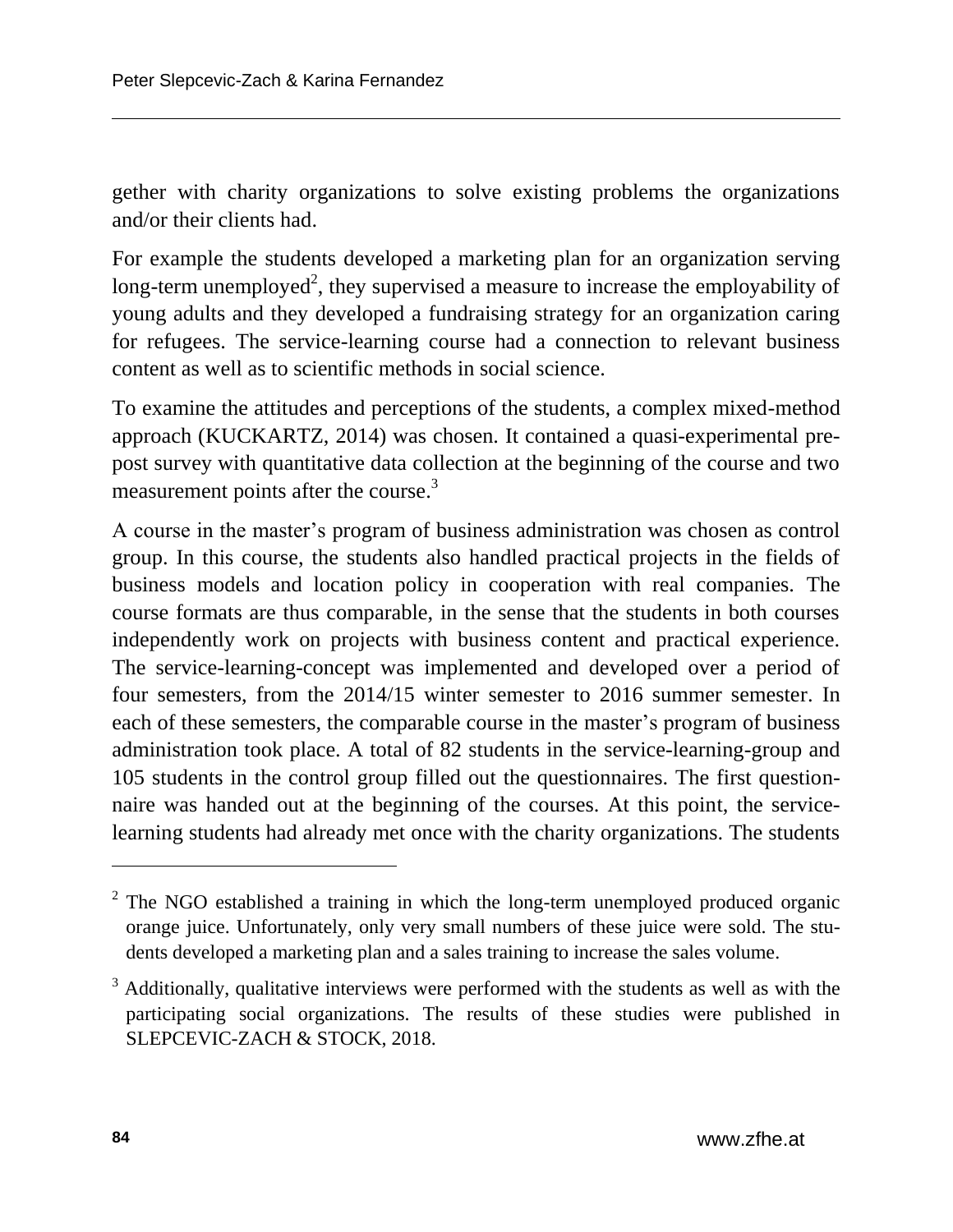filled out the second questionnaire during the last session of the course. All students of the service-learning-course were contacted in autumn 2018 and interviewed by using a quantitative questionnaire comparable to the ones used for the first two measurements. In contrast they didn't fill in the questionnaire themselves but were asked by an interviewer. This procedure was chosen to attain a high response rate, that would not have been achieved by sending out the questionnaire. Depending on when the course was attended, this was three to four and a half years after the completion of the course. Only the students attending the service-learningcourse were interviewed at the third measurement point. Because the control group consisted of students attending the master course of business administration it was not possible for us to gather the addresses of the students after they had left university, because the university did not provide this information. 73 former participants of the service-learning-course participated at the third measurement point.

A systematic comparison of the students showed that there were some significantly older students in the service-learning-group. The master's degree in business education enables teaching in schools, which is why people who have been working for a long time use this option to qualify for a teaching profession. However, these people cannot be compared to the other students, especially regarding some of the key competencies that the service-learning-concept is intended to promote, as they can already look back on many years of practical experience. Therefore, these people  $(N = 7)$  were excluded from the calculations for the direct proof of effectiveness of the service-learning-concept in comparison to the control group. They were considered in the calculations for the longitudinal effects. Apart from age, there are no significant differences between the control and service-learning-group, neither regarding important socio-demographic aspects nor with regard to attitudes towards social engagement before the start of the course.

The questionnaires assessed the students self-efficacy, self-concept towards the course, attitude towards civic engagement and willingness to become involved (see table 1). A 6-point likert scale was used.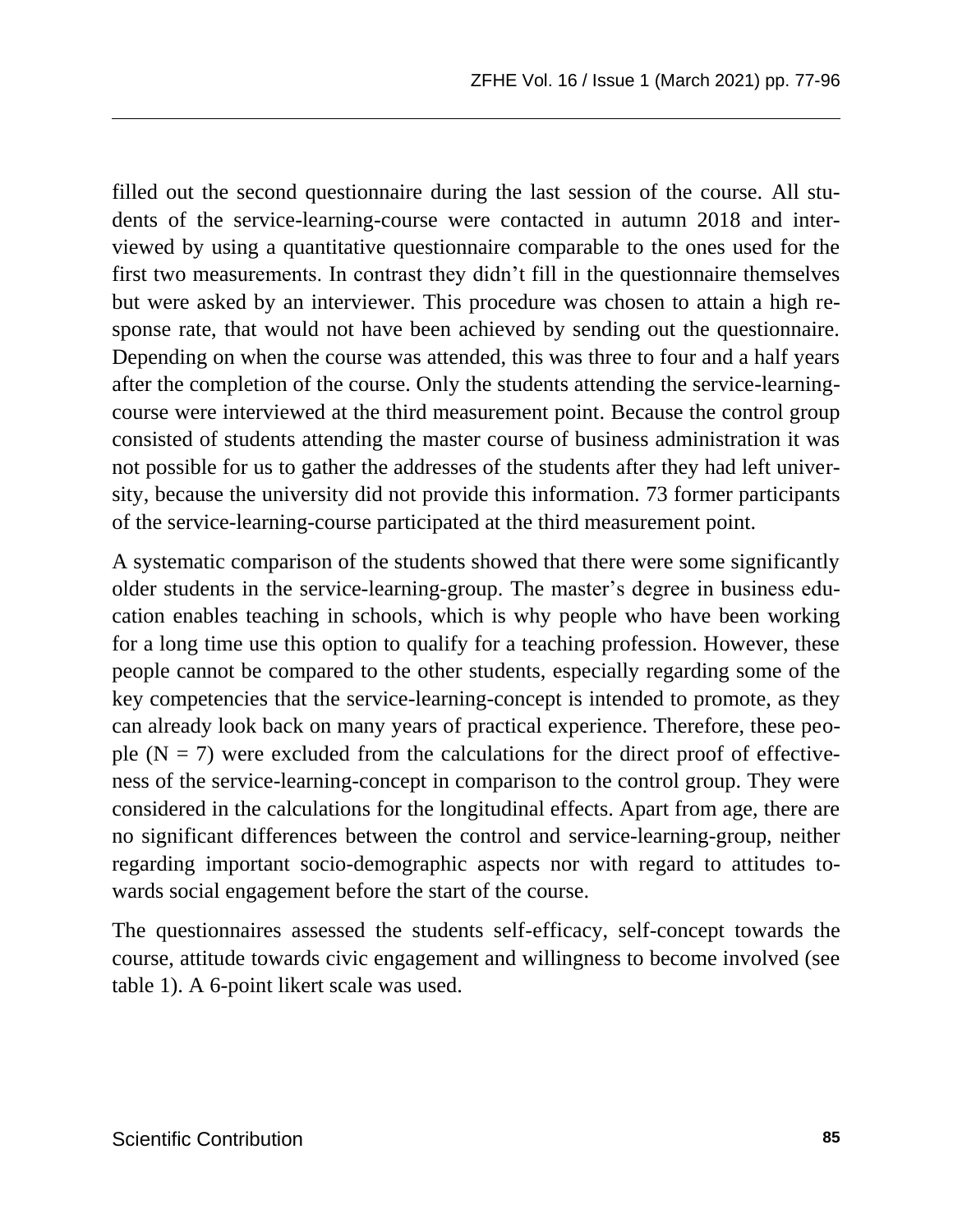| Table 1: Description of the scales |
|------------------------------------|
|------------------------------------|

| Scale                                                                       | Number of<br>items | Example                                                                                           | Cronbachs<br>$\alpha$                |
|-----------------------------------------------------------------------------|--------------------|---------------------------------------------------------------------------------------------------|--------------------------------------|
| Self-efficacy (RITZ-<br>MANN et al., 2014)                                  | 10                 | Even in the case of surpris-<br>ing events, I believe that I<br>will get along well with<br>them. | t1:0.890<br>t2: $0.907$<br>t3: 0,792 |
| Attitude towards civic<br>engagement<br>(REINDERS & HIL-<br>DEBRANDT, 2008) | $\overline{7}$     | I would give some of my<br>time to help people in need.                                           | t1: 0.752<br>t2: $0.771$<br>t3:0,728 |
| Willingness to be-<br>come involved<br>(MABRY, 1998)                        | 5                  | People have a responsibility<br>to help to solve existing<br>social problems.                     | t1:0.847<br>t2:0.818<br>t3:0.787     |
| Self-concept towards<br><i>the course</i><br>(REINDERS $&$<br>WITTEK, 2009) | 6                  | The course will make me<br>see myself differently than<br>before.                                 | t1: $0.854$<br>t2:0.868<br>t3:0.859  |

## **4 Results**

The effectiveness of the service-learning-course was evaluated by means of multivariate analyses of variance for repeated measurements (MANOVA). We expected that, by the end of the course, the group that is confronted with the servicelearning-concept experiences an increase in self-efficacy, in their attitude towards civic engagement as well as in their willingness to become involved, which is more pronounced than the increase within the control group. This hypothesis is confirmed by interaction effects, which are moderate (COHEN, 1992) for all three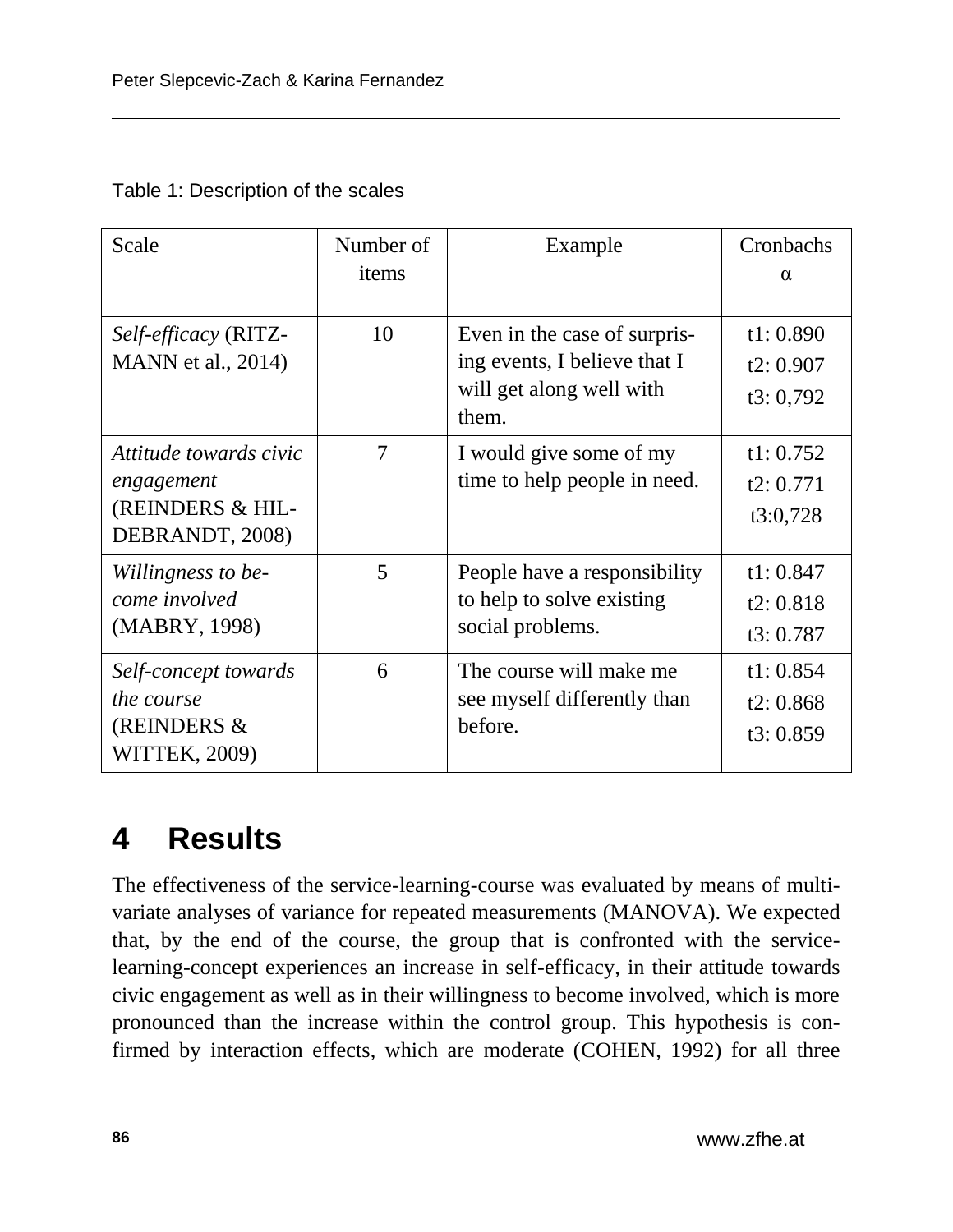constructs. Students who have attended the service-learning course show a greater increase in self-efficacy, they rate social engagement as more important and their willingness to get involved increases compared to the control group. All students started at the same level before the courses and all students also experienced an increase in all three dimensions. However, the increase among the students in the service-learning group was significantly greater (partial eta square between .142 \*\* and .158 \*\*). Gender, age, social commitment before the seminar and extrinsic and intrinsic learning motivation were included as control variables.

In addition to the influence the service-learning-concept can have on personal development, it was also important for us to determine, what effects the students attribute to the course. For this purpose, multivariate analyses of variance for repeated measurements (MANOVA) were used to check whether the students selfconcepts towards the course changed after completion. Again, gender, age, social engagement before the seminar, and extrinsic and intrinsic learning motivation were included as control variables. The measurements before the course started showed that the expectations within the service-learning group towards the course were far above the level of the control group (partial eta square  $= .306**$ ). This might be explained by the fact, that the students know, the service-learning-course is meant to be a special course, the concept differs from comparable courses and the concept is meant to change the sight on life and society. The increase during the semester was particularly pronounced in the service-learning group, while the control group remained at approximately the same level as before (partial eta square = .132\*\*).

For the students in the service-learning-group, we have additional data gathered at least three years after completing the course. To prove the long-term effects the service-learning-course has on the students, analyses of variance for repeated measurements were conducted. The data shows similar trends concerning all scales measuring the personal development of the students (see table 2). Immediately after the service-learning-course, students experience an increase in their selfefficacy, their attitude towards civic engagement, as well as their willingness to become involved. Three to four and a half years after the course, all three attitudes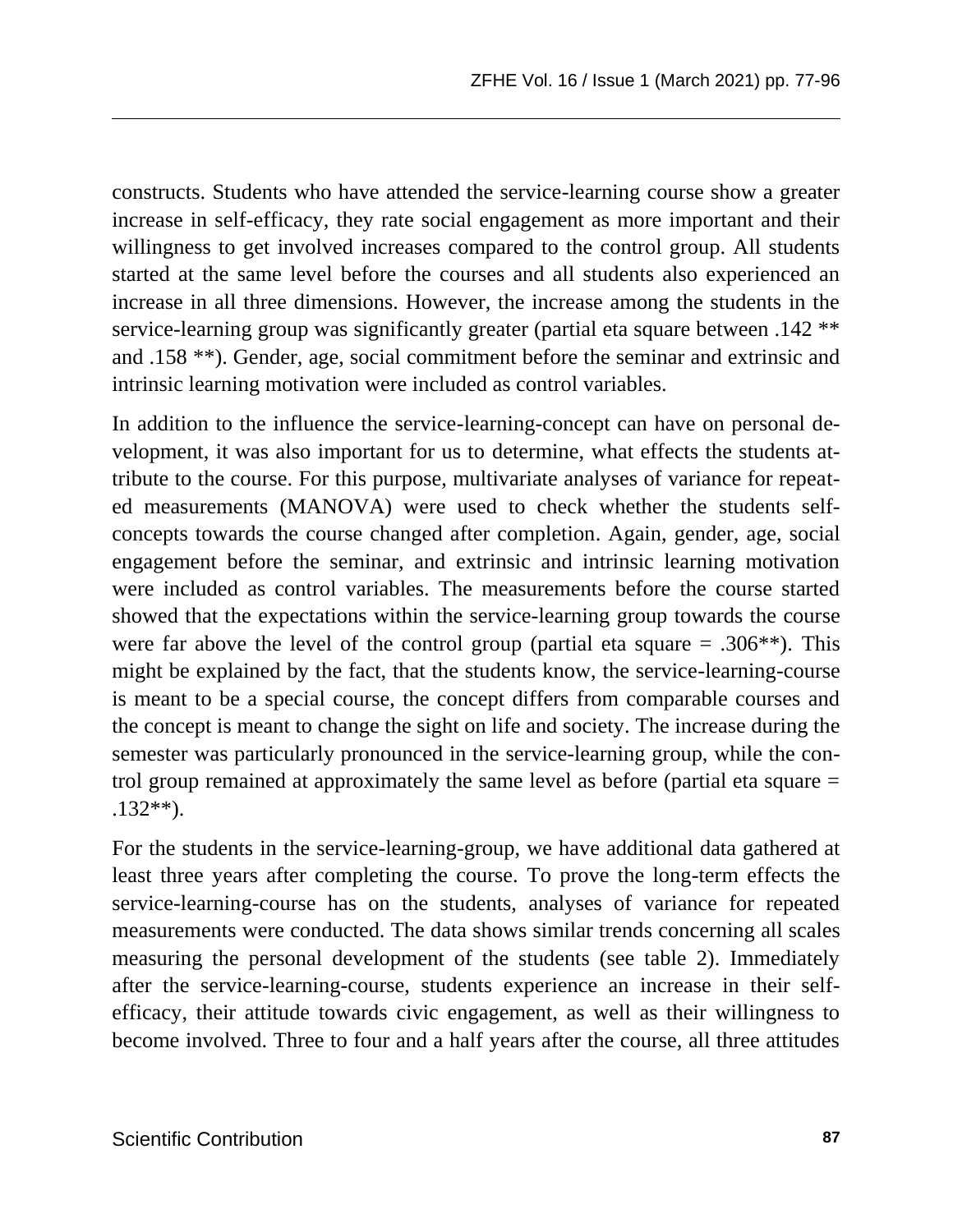have decreased again, but remain on a higher level than at the beginning of the service-learning-course. While the willingness to become involved and the attitude towards civic engagement decrease more strongly, self-efficacy decreases less strongly and differs significantly from the time before the course. The data concerning the development of the self-concept towards the course shows a different picture. Here, the attributions made to the course increase in a statistically significant manner, even further from the second to the third measurement point using pairwise comparisons between the measuring points.

|                                      | mean t1<br>(SD) | mean $t2$     | mean $t3$     | F      | p    | partial<br>eta <sup>2</sup> |
|--------------------------------------|-----------------|---------------|---------------|--------|------|-----------------------------|
| Self-efficacy                        | 4.50<br>(.53)   | 4.90<br>(.52) | 4.75<br>(.46) | 17.544 | .00  | .196                        |
| Willingness to<br>become involved    | 4.40<br>(.63)   | 4.82<br>(.63) | 4.60<br>(.67) | 12.203 | .00  | .145                        |
| Attitude towards<br>civic engagement | 4.64<br>(.94)   | 5.01<br>(.70) | 4.74<br>(.79) | 7.985  | .00. | .100                        |
| Self-concept to-<br>wards the course | 3.54<br>(.94)   | 4.23<br>(.71) | 4.41<br>(.69) | 43.697 | .00  | .378                        |

Table 2: Long term effects

At the third measuring point, the students were additionally asked to answer a few questions considering what benefits the course might have had for them. Table 3 shows that the students strongly agree that the course helped them to gain insights into working methods of social organizations and that the course helped them to transfer theoretical knowledge into practical knowledge. They also think that the course improved their teamwork. And most of the participants are sure that they were able to help other people through the work they did for the social organiza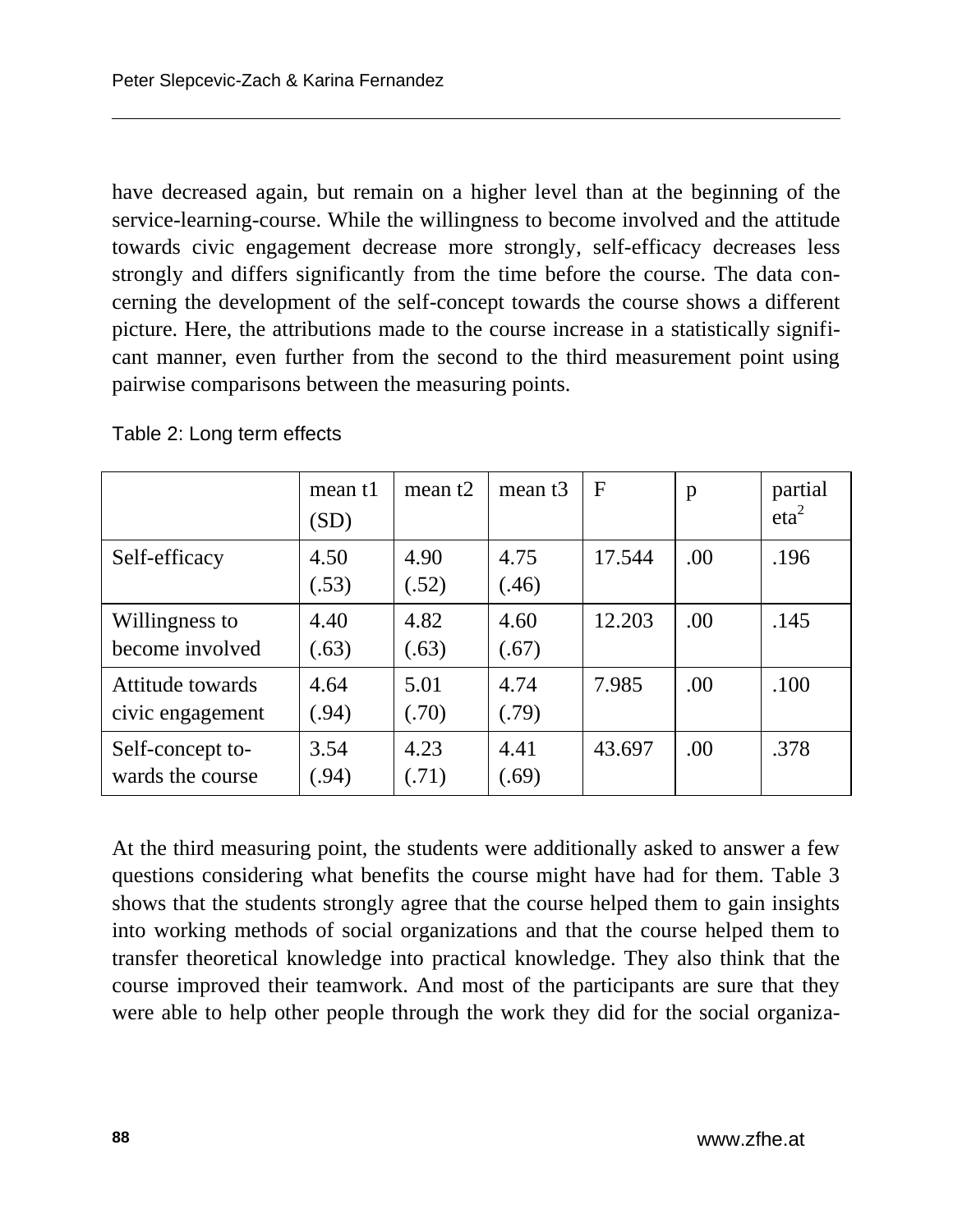tions. In contrast, only a minority thinks that the course had influence on its professional career.

#### Table 3: Benefits



According to the goals of the service-learning-course, the former students think that their social competences had improved through participating in the course. A large part also thinks that the course had significant influence on their self- and methodological competences (Table 4).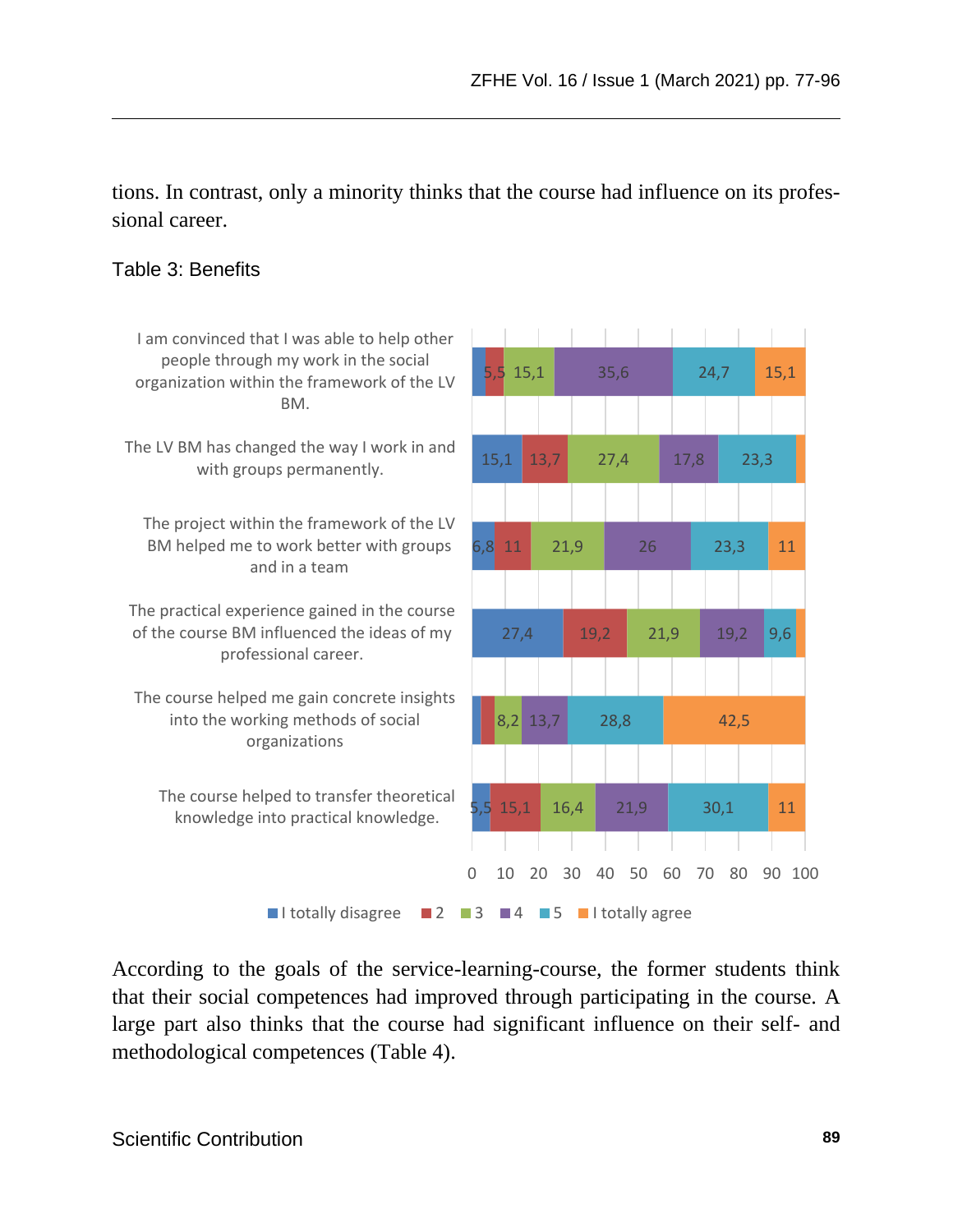### Table 4: Competences (The service-learning course and the work with the partner organizations helped me to develop myself in the following areas)



Regarding the existing literature and the presented study, service-learning seems to be a benefit for the HEIs. Service-learning-courses are often implemented in a bachelor program or in the first semesters of a master program. The results demonstrate that also a service-learning-course at the end of a master program shows interesting effects. In such courses the projects must be complex and situated in the main field of the specific master program.

# **5 Discussion, Limitations and further research**

Service-learning has effects on different dimensions of personal development of participating students. In comparison to the control group students who have attended the service-learning course show a greater increase in self-efficacy, they rate social engagement as more important and their willingness to get involved increases. These results were also found in other empirical studies (e.g. GERHOLZ & LOSCH, 2015). At the third measurement point three attitudes (self-efficacy,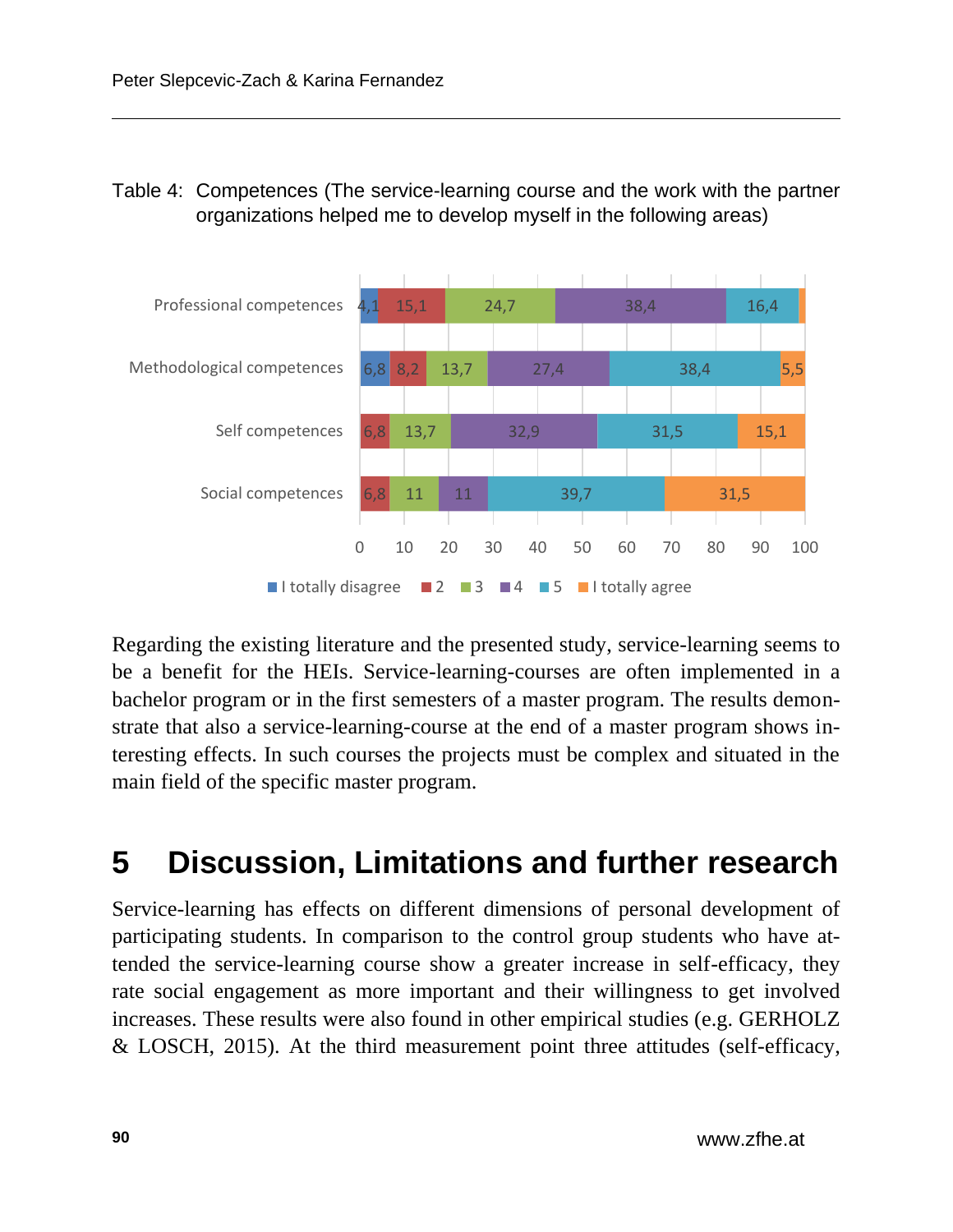willingness to become involved and attitude towards civic engagement) had decreased but remained higher than before attending the course. The self-concept towards the course increased from the completion of the course (t2) to the measurement point three years later  $(t3)$ . A possible explanation could be, that the former students confronted with various experiences in the professional world rate the value of the service-learning-course retrospectively higher than whiles attending it. Unfortunately there are some major limitations for the presented study. While for the first and second measurement point, a paper-pencil-questionnaire was handed out to the students, for the third measurement point, the students were interviewed by telephone. This change in the survey method might have had an effect especially due to socially desirable response behavior. Another qualitative study after some more years could give some informations about these effects.

A second mayor limitation are the missing measures for the control group at the third measurement point due to the impossibility of gathering the addresses. Both limitations make it difficult to classify the results of the third measurement point in a correct manner, especially because surveys on long-term-effectiveness of servicelearning are missing. Nevertheless, the former students mention various benefits the service-learning-course had for their private and professional lives.

Another problem was that all former students are working in different (typically business; STOCK et al., 2019) areas. We don´t know what experience they were able to obtain in the years after the service-learning course and how this experiences affected them and their perception of the course. The reported findings focus on the perspective of the students and not on the community perspective. A recent survey with the community partners should give more details about this perspective (RESCH & SLEPCEVIC-ZACH, 2021).

Plenty questions for further research arise out of the presented study. On the one hand, the impact on the partner organizations outside the university is unclear, especially after some years after the service-learning project. On the other hand, the presented service-learning course was implemented in the last semester of a busi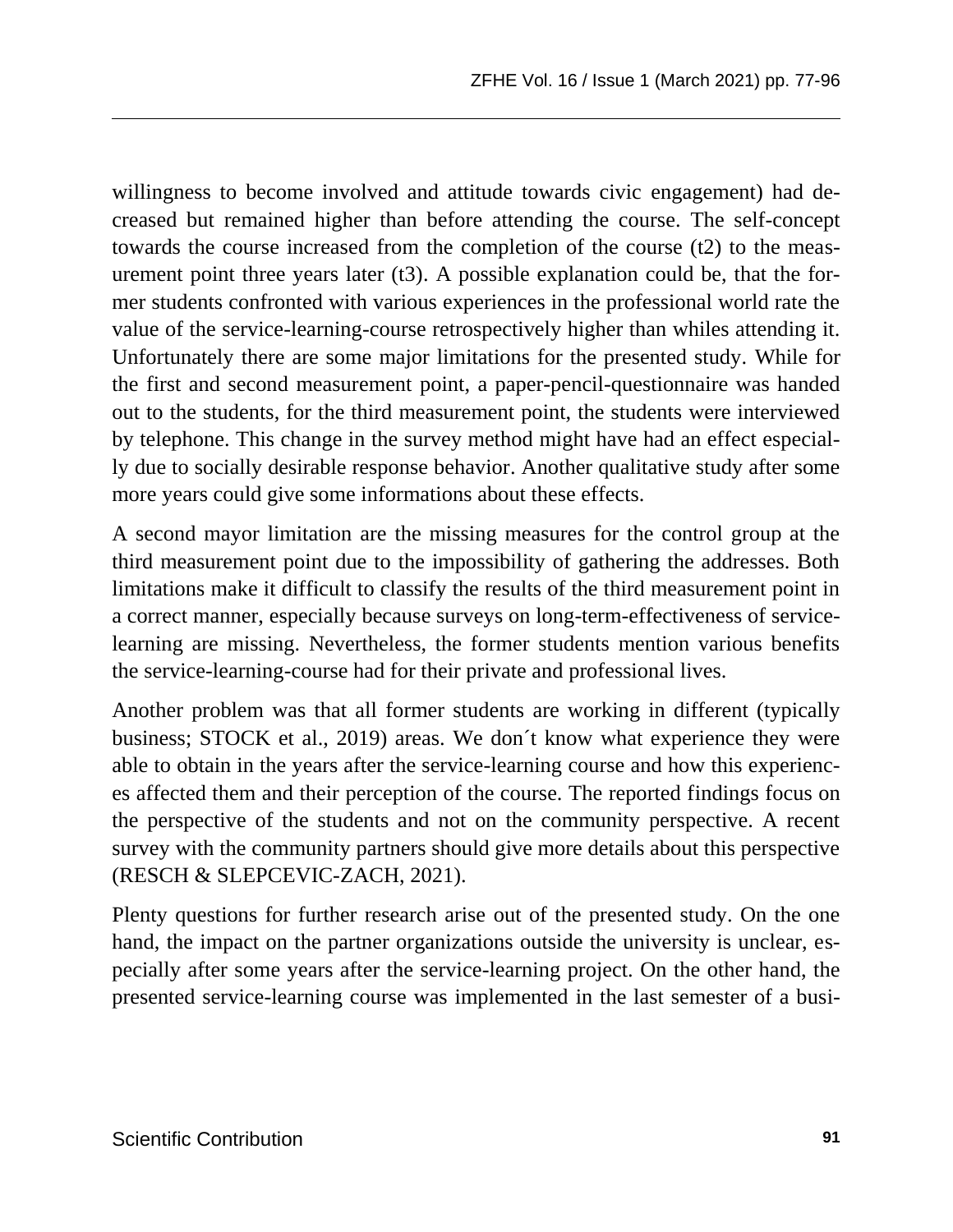ness masters-program. Whether the effects are the same for bachelor-students or other fields of study is unclear.

## **6 References**

**Bringle, R. G., & Clayton, P. H.** (2012). Civic Education through Service-Learning: What, How, and Why? In L. McIlrath, A. Lyons & R. Munck (Eds.), *Higher Education and Civic Engagement. Comparative Perspectives* (pp. 101-123). New York.

**Brower, H. H.** (2011). Sustainable development through service learning: a pedagogical framework and case example in a third world context. *Acadadmey of Management Learning & Education, 10*, 58-76. <https://doi.org/10.5465/amle.10.1.zqr58>

**Cohen, J.** (1992). A power primer. *Psychological Bulletin, 112*, 155-159.

**Dewey, J.** (1966). *Democracy and Education*. New York, NY: Free Press (Original published 1916).

**Dewey, J.** (1998). *Experience and education*. West Lafayette, Indiana: Kappa Delta (Original published 1938).

**Evers, A., & Laville, J. L.** (2004). *The Third Sector in Europe*. Northhampton: Edward Elgar Publishing.

**Felten, P., & Clayton, P. H.** (2011). Service-learning. *New Directions for Teaching & Learning*, 75-84.<https://doi.org/10.1002/tl.470>

**Fernandez, K. & Slepcevic-Zach, P.** (2018). Didaktische Modellierung einer Service-Learning-Lehrveranstaltung – Ergebnisse eines Design-Based-Research-Ansatzes. *Unterrichtswissenschaft*, 46, 165-184. <https://doi.org/10.1007/s42010-017-0002-8>

**Gerholz, K.-H., & Losch, S.** (2015). Can service-learning foster a social responsibility among students? – A didactical analysis and empirical case-study in business education at a German university. In L. O'Riordan, S. Heinemann &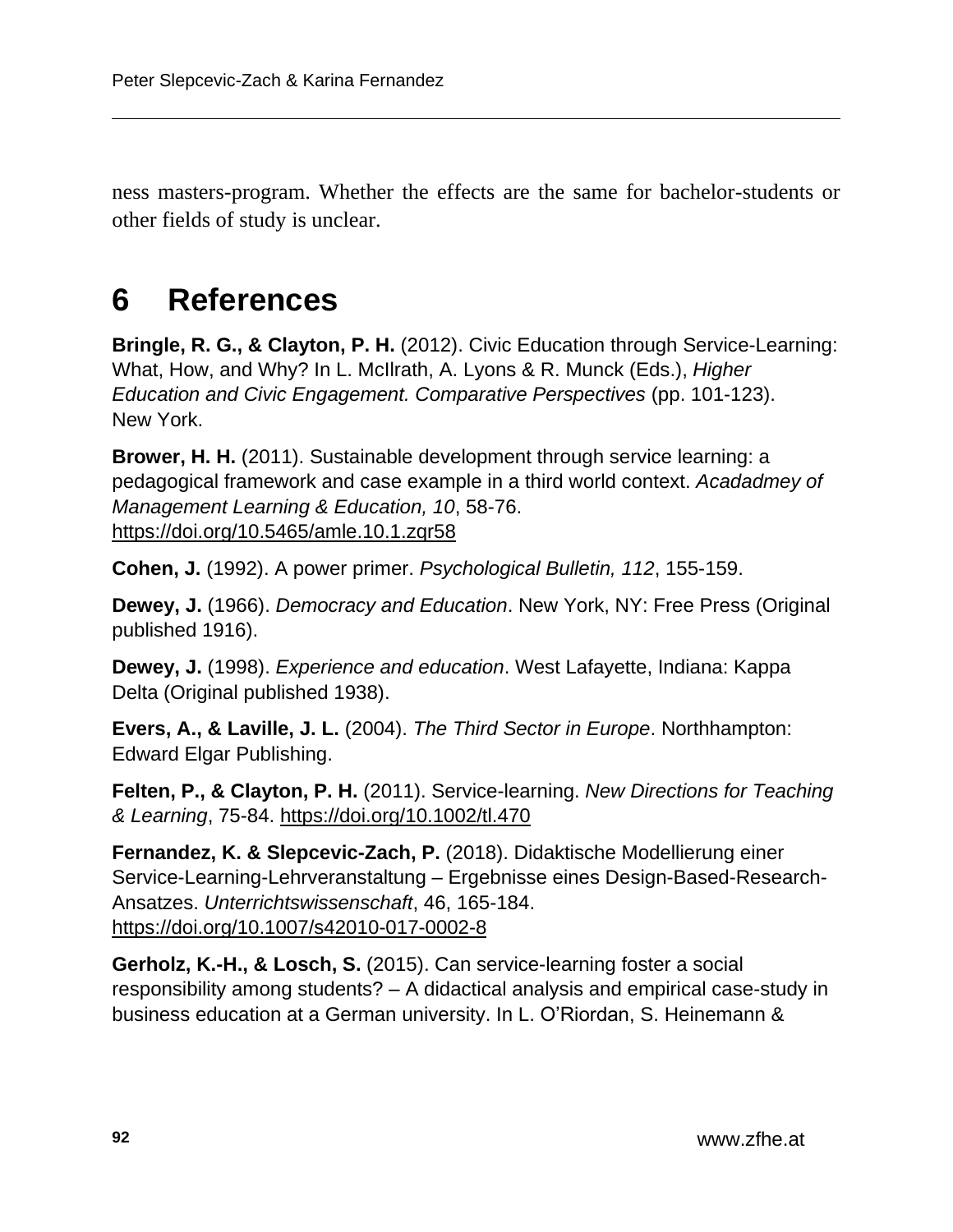P. Zmuda (Eds.), New Perspectives on *Corporate Social Responsibility* (pp. 599- 622). Wiesbaden: Gabler.

**Godfrey, P. C., Illes, L. M., & Berry, G. R**. (2005). Creating Breadth in Business Education trough Service-Learning. *Academy of Management Learning & Education, 4*(3), 309-323.

**Govekar, M. A., & Rishi, M.** (2007). Service-learning: Bringing real-world education into the b-school classroom. *Journal of Education for Business, 83*, 3-10.

**Kuckartz, U.** (2014). *Mixed Methods. Methodologie, Forschungsdesigns und Analyseverfahren*. Wiesbaden: VS Verlag.

**Maassen, P., Andreadakis, Z., Gulbrandsen, M., & Stensaker, B.** (2019). *The Place of Universities in Society*. Hamburg: Körber-Stiftung.

**Mabry, J. B.** (1998). Pedagogical Variations In Service-Learning And Student Outcomes: How Time, Contact, And Reflection Matter. *Michigan Journal Of Community Service-Learning*, 5, 32-47.

**Nigro, G.** (2017). Community-based research. In C. Dolgon, T. D. Mitchell & T. K. Eatman (Eds.), *The Cambridge Handbook of Service Learning and Community Engagement* (pp. 158-167)., Cambridge University Press.

**Nowotny, H., Scott, P., & Gibbons, M.** (2003). Introduction: 'Mode 2' revisited: the new production of knowledge. *Minerva Special Issue, 41*, 179-194. <https://doi.org/10.1023/A:1025505528250>

**Peters, T., McHugh, M. A., & Sendall, P.** (2006). The Benefits of Service-learning in a Down-Turned Economy. *International Journal of Teaching and Learning in Higher Education, 18*(2), 131-141.

**Prentice, M., & Robinson, G.** (2010). Improving Student Learning Outcomes with Service-learning. American Association of Community Colleges. Retrieved October 15, 2020, from

[http://www.aacc.nche.edu/Resources/aaccprograms/horizons/Documents/slorb\\_jan](http://www.aacc.nche.edu/Resources/aaccprograms/horizons/Documents/slorb_jan2010.pdf) [2010.pdf](http://www.aacc.nche.edu/Resources/aaccprograms/horizons/Documents/slorb_jan2010.pdf)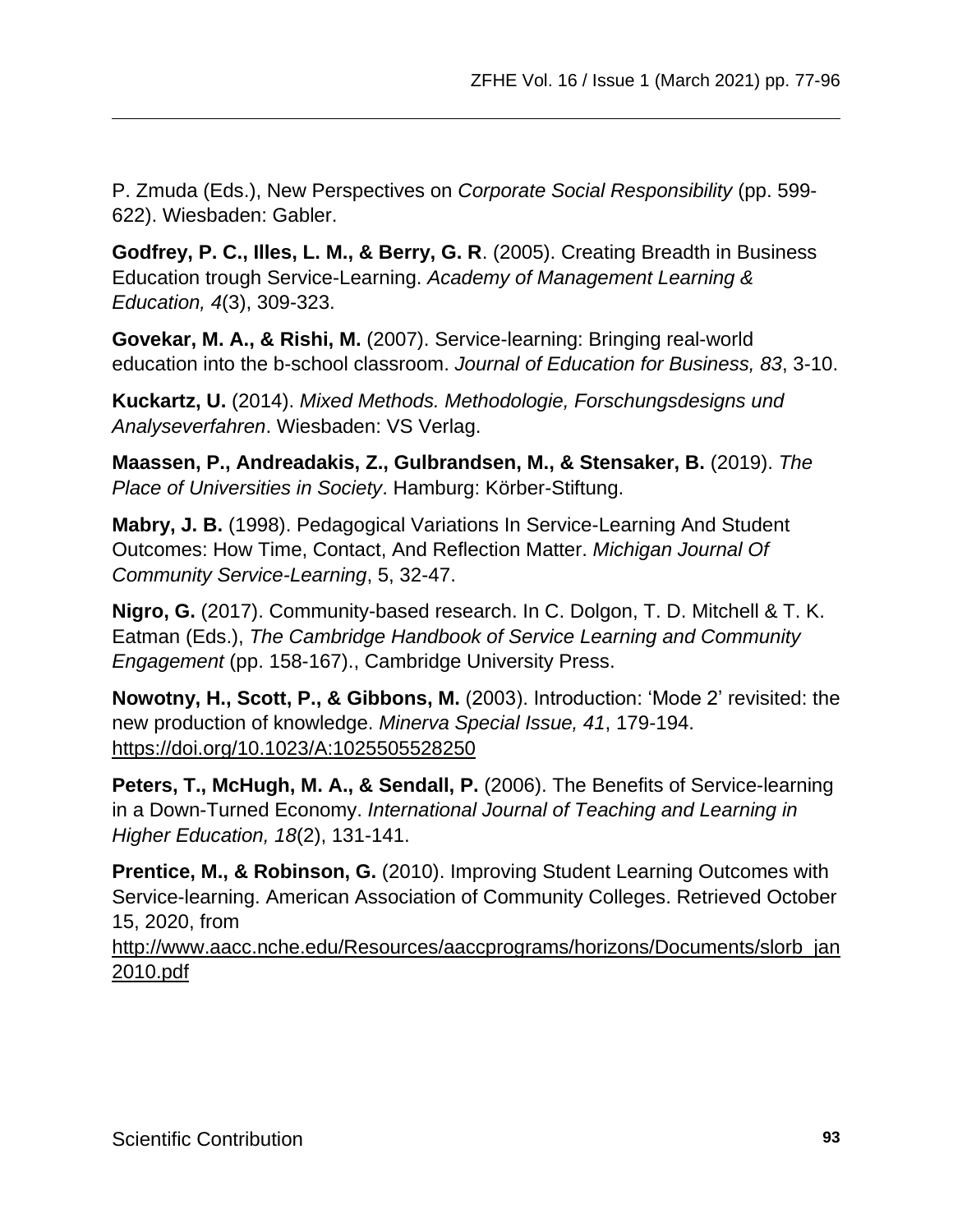**Reinders, H., & Hildebrandt, J.** (2008). *servU – Service-Learning an Universitäten. Dokumentation des Längsschnitts WS 2007-08*. Schriftenreihe Empirische Bildungsforschung, Vol. 5. Würzburg: Universität Würzburg.

**Reinders, H., & Wittek, R.** (2009). Persönlichkeitsentwicklung durch Servicelearning an Universitäten. In K. Altenschmidt, J. Miller & W. Stark (Eds.), *Raus aus dem Elfenbeinturm?* (pp. 128-143). Weinheim: Beltz.

**Reinders, H.** (2010). Lernprozesse durch Service-learning an Universitäten. *Zeitschrift für Pädagogik, 56*(4), 531-547.

**Reinders, H.** (2016). *Service Learning – Theoretische Überlegungen und empirische Studien zu Lernen durch Engagement*. Weinheim: Beltz.

**Resch, K., & Slepcevic-Zach, P.** (2021). Service-Learning als Methode des hochschulischen Wissenstransfers. In G. Moll & J. Schütz (Eds.), *Reduktion von Komplexität im hochschulischen Wissenstransfer.* wbv-Verlag, under review.

**Resch, K.** (2018). Third Mission and service learning. A narrative evaluation of the relevance of students' experiences. *Zeitschrift für Hochschulentwicklung, 13*, 127- 139.<https://doi.org/10.3217/zfhe-13-02/08>

**Resch, K., Fellner, M., Fahrenwald, C., Slepcevic-Zach, P., Knapp, M., & Rameder, P.** (2020). Embedding Social Innovation and Service Learning in Higher Education's Third Sector Policy Developments in Austria. *Frontiers in Education, 5*(112). <https://doi.org/10.3389/feduc.2020.00112>

**Ritzmann, S., Hagemann, V., & Kluge, A.** (2014). The Training Evaluation Inventory (TEI) – Evaluation of Training Design and Measurement of Training Outcomes for Predicting Training Success. *Vocations and Learning, 7*(1), 41-73.

**Rutti, R., LaBonte, J., Helms, M., Hervani, A., & Sarkarat, S.** (2016). The service learning projects: stakeholder benefits and potential class topics. *Education and Training, 58*(4), 422-438. <https://doi.org/10.1108/ET-06-2015-0050>

**Slaugther, S., & Rhoades, G.** (2000). The neo-liberal university. *New Labor Forum, 6*, 73-79.

**Slepcevic-Zach, P., & Gerholz, K.-H.** (2015). Service-Learning – Entstehung, Wirksamkeit und konkrete Umsetzung. In E. Augustin, M. Hohenwarter,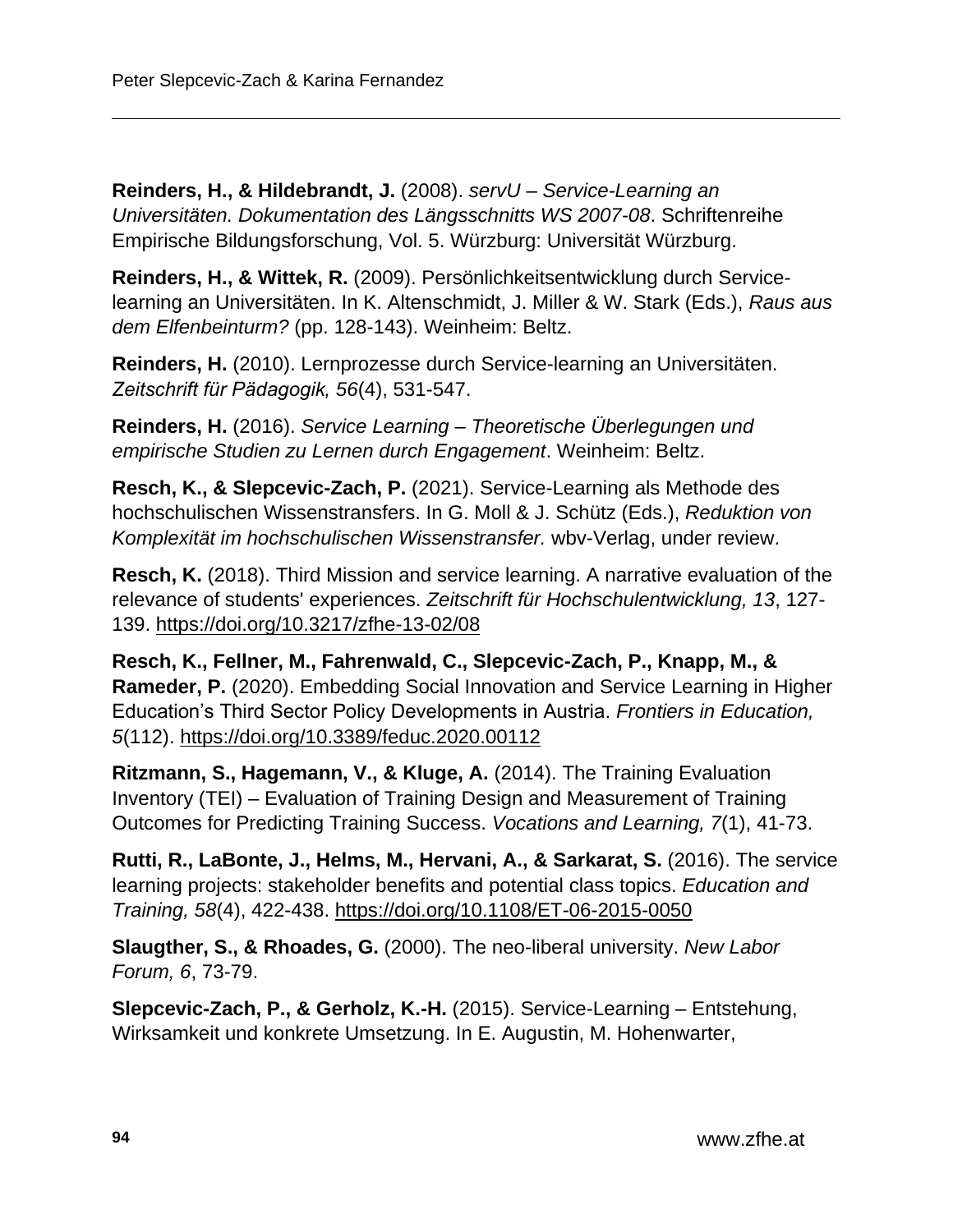G. Salmhofer & L. Scheer (Eds.), *Theorie, die ankommt. Grazer Beiträge zur Hochschullehre* (pp. 61-76), Band 6. Graz: Leykam.

**Slepcevic-Zach, P., & Stock, M.** (2018). Service-Learning als Theorie-Praxis-Dialog: Nutzen und Wirkung für Lernenden und Organisationen. *berufsbildung. Zeitschrift für Theorie-Praxis-Dialog, 170*, 44-47.

**Slepcevic-Zach, P**. (2017). Service-Learning in der wissenschaftlichen Berufsvorbildung von Wirtschaftspädaog/inn/en – Ergebnisse einer Mixed-Method-Studie. *Zeitschrift fuer Berufs- und Wirtschaftspaedagogik, 113*(2), 303-324.

**Stock, M., Slepcevic-Zach, P., & Riebenbauer, E.** (2019). Herausforderungen und Chancen einer polyvalenten wissenschaftlichen Berufsvorbildung – gezeigt anhand einer AbsolventInnenbefragung in der Wirtschaftspädagogik. In F. Gramlinger, C. Iller, A. Ostendorf, K. Schmid & G. Tafner (Eds.), *Bildung = Berufsbildung?! Beiträge zur 6. Berufsbildungsforschungskonferenz* (pp. 199-213). Bielefeld: wbv.

**Yorio, P. L., & Ye, F.** (2012). A Meta-Analysis on the Effects of Service-Learning on the Social, Personal, and Cognitive Outcomes of Learning. *Academy of Management Learning & Education, 11*(1), 9-27.